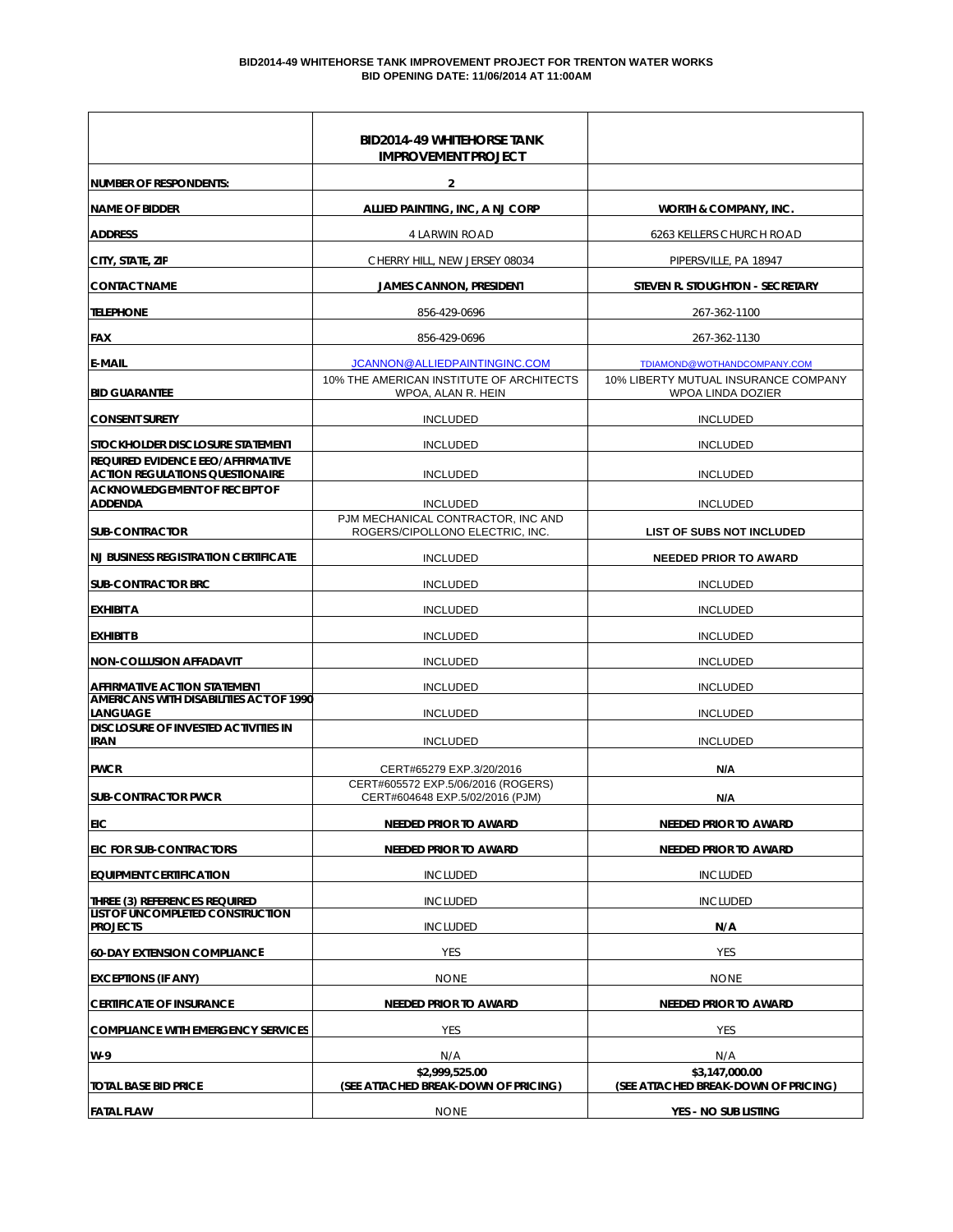#### **BID PROPOSAL FORM**

The undersigned bidder declares that he/she has read the Notice to Bidders, Instructions to Bidders, Affidavits and Specifications attached, that he/she has determined the conditions affecting the bid agrees, if this proposal is accepted, to furnish and deliver the following at the prices listed in the following PRICE SCHEDULE:

| ltem<br>No. | Estimated<br>Quantity | Description                                           | Unit Price<br>in Figures       | <b>Bid Amount in Words</b>                                                        | Amount in Figures |
|-------------|-----------------------|-------------------------------------------------------|--------------------------------|-----------------------------------------------------------------------------------|-------------------|
| 1.          | LS.                   | Tank Cleaning,<br>Repairs and<br>Painting             | <b>NA</b>                      | Two Million One Hundred Seventy Five<br>Thousand Two Hundred Dollars & Zero Cents | \$2,175,200.00    |
| 2.          | L.S.                  | Pitless Booster<br>Pump Station                       | NA.                            | Two Hundred Forty-Seven Thousand<br>Dollars & Zero Cents                          | \$247,000.00      |
| З.          | LS.                   | Valve Vault,<br>Piping and Site<br>Work               | NA                             | Two Hundred Fifty-Seven Thousand<br>Dollars & Zero Cents                          | \$257,000.00      |
| 4.          | L.S.                  | <b>Tideflex Mixer</b>                                 | <b>NA</b>                      | Seventy-Five Thousand Dollars<br>& Zero Cents                                     | \$75,000.00       |
| 5.          | 80 man<br>hours       | Repair Welding<br>(if required)                       | $$^{200.00}$<br>per hour       | Sixteen Thousand Dollars & Zero Cents                                             | \$16,000.00       |
| 6.          | 8 gallons             | Pit Filling and<br>Surfacing (if<br>required)         | $$^{400.00}$<br>per<br>gallon  | Three Thousand Two Hundred Dollars<br>& Zero Cents                                | 3,200.00<br>\$    |
| 7.          | 140 man<br>hours      | Interior Chipping<br>and/or Grinding<br>(if required) | $\frac{130.00}{2}$<br>per hour | Eighteen Thousand Two Hundred Dollars<br>& Zero Cents                             | \$18,200.00       |
| 8.          | 40 Drain<br>Holes     | <b>Balcony Drain</b><br>Holes (if<br>required)        | \$350.00<br>per hole           | Fourteen Thousand Dollars & Zero Cents                                            | \$14,000.00       |
| 9.          | 160 Bolts             | Roof Structure<br><b>Bolts</b> (if required)          | $$^{60.00}$<br>per bolt        | Nine Thousand Six Hundred Dollars<br>& Zero Cents                                 | \$9,600.00        |
| 10.         | 425 linear<br>feet    | Rehabilitation of<br>Roof Stiffeners (if<br>required) | 65.00<br>per If                | Twenty-Seven Thousand Six Hundred<br>Twenty-Five Dollars & Zero Cents             | \$27,625.00       |

#### PRICE SCHEDULE

BID2014-49 WHITEHORSE TANK IMPROVEMENTS PROJECT - ADDENDUM NO. I - OCTOBER 15, 2014

46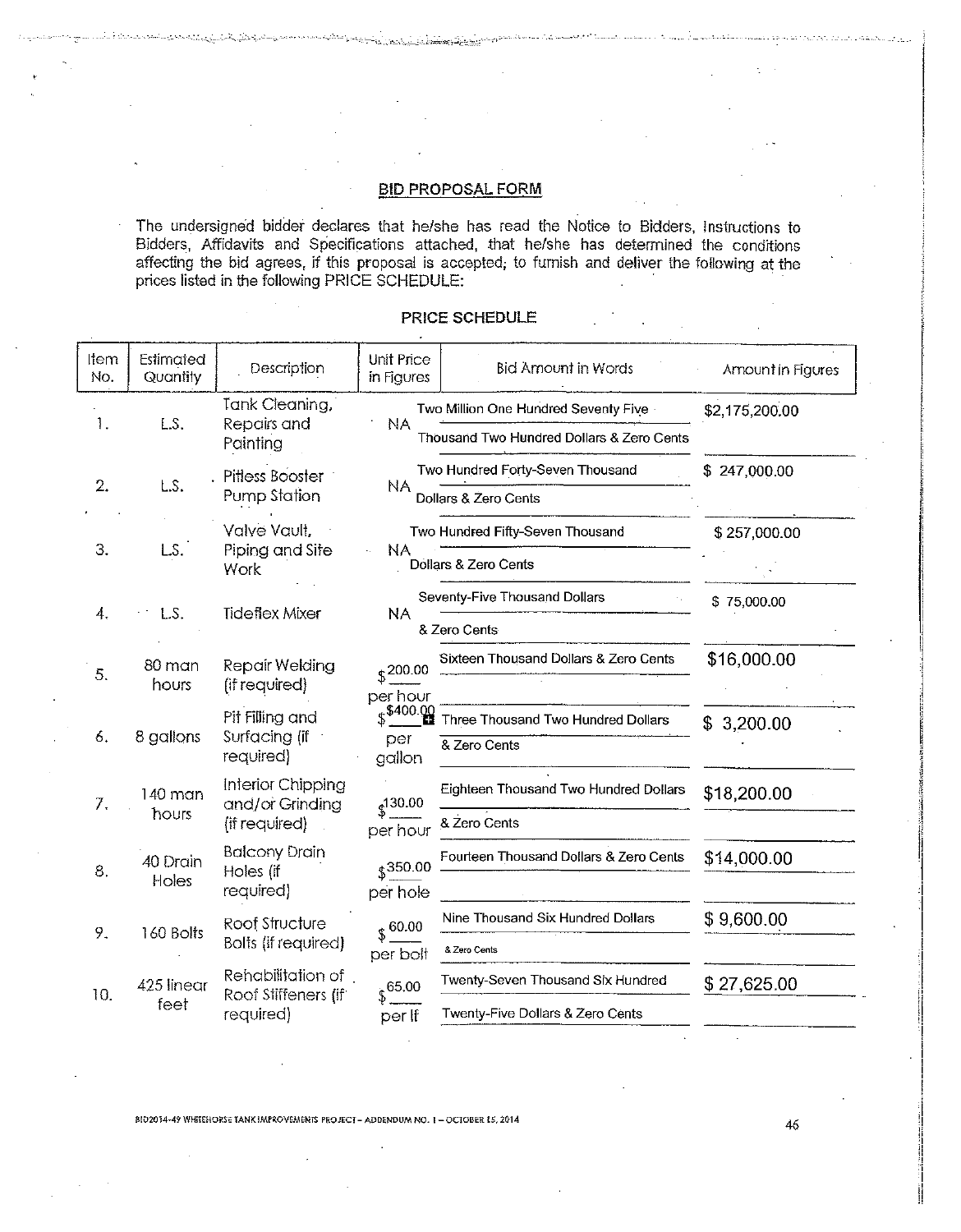| ltem<br>No. | Estimated<br>Quantity                                                                         | Description                                              | Unit Price<br>in Figures | <b>Bid Amount in Words</b>      | Amount in Figures |  |
|-------------|-----------------------------------------------------------------------------------------------|----------------------------------------------------------|--------------------------|---------------------------------|-------------------|--|
| 11.         | 90 man<br>hours                                                                               | Unanticipated<br><b>Additional Work</b><br>(if required) | $$^{130.00}$             | Eleven Thousand Seven Hundred   | \$11,700.00       |  |
|             |                                                                                               |                                                          |                          | per hour & Zero Cents           |                   |  |
| 12.         | LS.                                                                                           | Permits and<br><b>Approvals</b><br>Allowance             | \$5,000                  | <b>Five Thousand Dollars</b>    | \$5,000           |  |
| 13.         | LS.                                                                                           | Testing<br>Allowance                                     | \$35,000                 | Thirty-Five Thousand Dollars    | \$35,000          |  |
| 14.         | LS.                                                                                           | Third Party Tank<br>Inspector                            | \$90,000                 | <b>Ninety Thousand Dollars</b>  | \$90,000          |  |
| 15.         | LS.                                                                                           | <b>Electrical Service</b><br>Allowance                   | \$15,000                 | <b>Fifteen Thousand Dollars</b> | \$15,000          |  |
|             |                                                                                               |                                                          |                          |                                 |                   |  |
|             | TOTAL BASE BID AMOUNT IN FIGURES: \$ 2,999,525.00                                             |                                                          |                          |                                 |                   |  |
|             | TOTAL BASE BID AMOUNT IN WORDS:<br>Two Million Nine Hundred Ninety-Nine Thousand Five Hundred |                                                          |                          |                                 |                   |  |

Twenty-Five Dollars & Zero Cents

Alternate Bid Items are Included on following page.

BID2014-49 WHITEHORSE TANK IMPROVEMENTS PROJECT - ADDENDUM NO. 1 - OCTOBER 15, 2014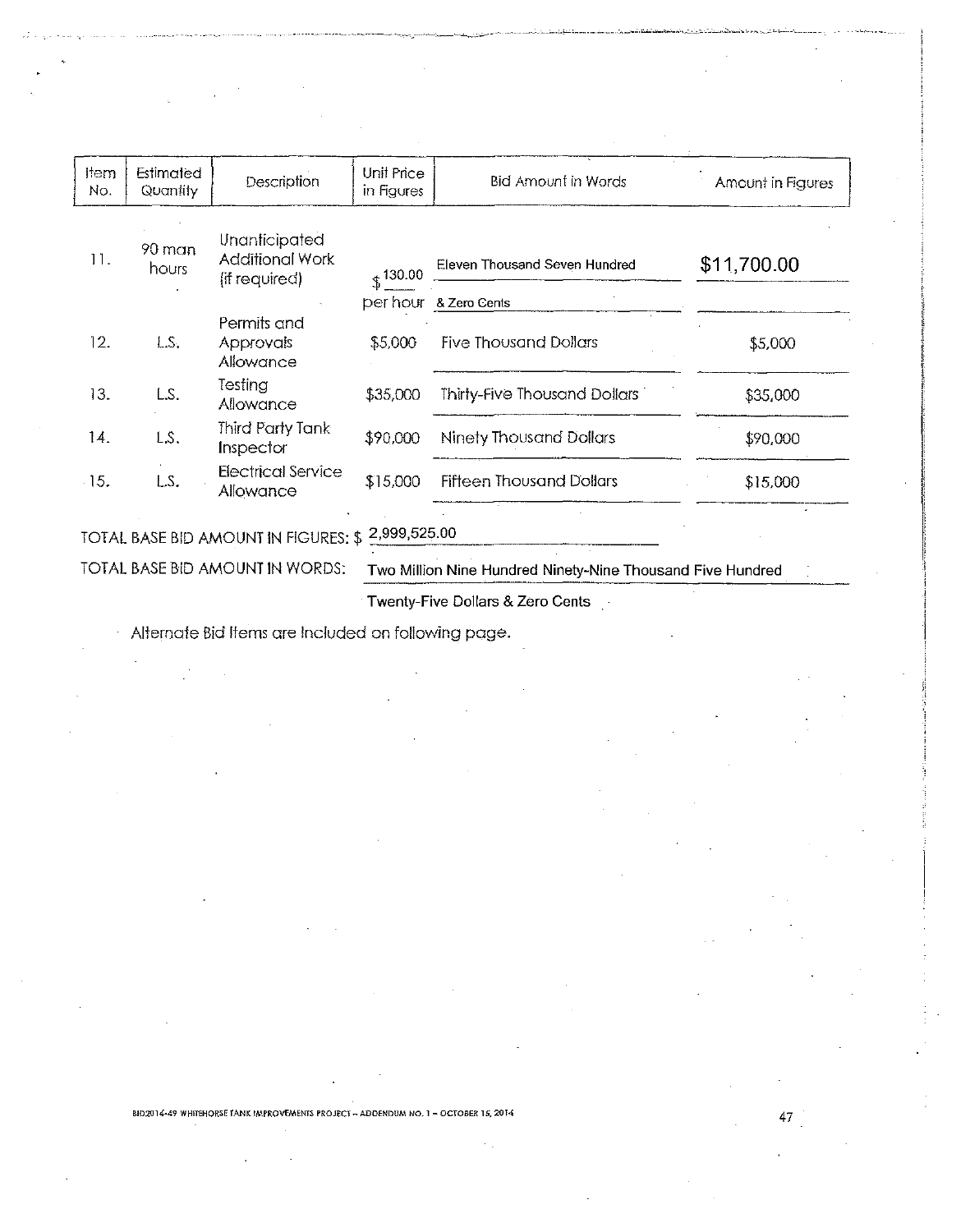## PRICE SCHEDULE OF ALTERNATE BID ITEMS

The following lump sum prices are to be provided by the Bidder. They will be used by the OWNER to establish the value increase in Contract price of changes in the work.

Bidders must provide prices for both items listed below for the bid to be considered responsive.

| ltem<br>No.                                        | Estimated<br>Quantity | Description                          | Add/<br><b>Deduct</b> | Bid Amount in Words       | Amount in Figures |
|----------------------------------------------------|-----------------------|--------------------------------------|-----------------------|---------------------------|-------------------|
| A1.                                                | LS.                   | Alternate Exterior                   | Add                   | One Hundred Five Thousand |                   |
|                                                    |                       | Coating System                       |                       | Dollars & Zero Cents      | \$105,000.00      |
| Spot Cleaning<br>One Hundred Fifty Thousand<br>A2. |                       |                                      |                       |                           |                   |
|                                                    | LS.                   | and Topcoating<br>Exterior           | Deduct                | Dollars & Zero Cents      | \$150,000.00      |
|                                                    |                       | TOTAL BASE BID AMOUNT IN FIGURES: \$ |                       | 2,999,525.00              |                   |

**Base Bid Including Alternates** Twenty-Five Dollars & Zero Cents

Remainder of this page left blank intentionally \$2,854,525.00

This Bid is utilizing a steel grit recycling unit.

BID2014-49 WHITEHORSE TANK IMPROVEMENTS PROJECT - ADDENDBM NO. 1 - OCTOBER 15, 2014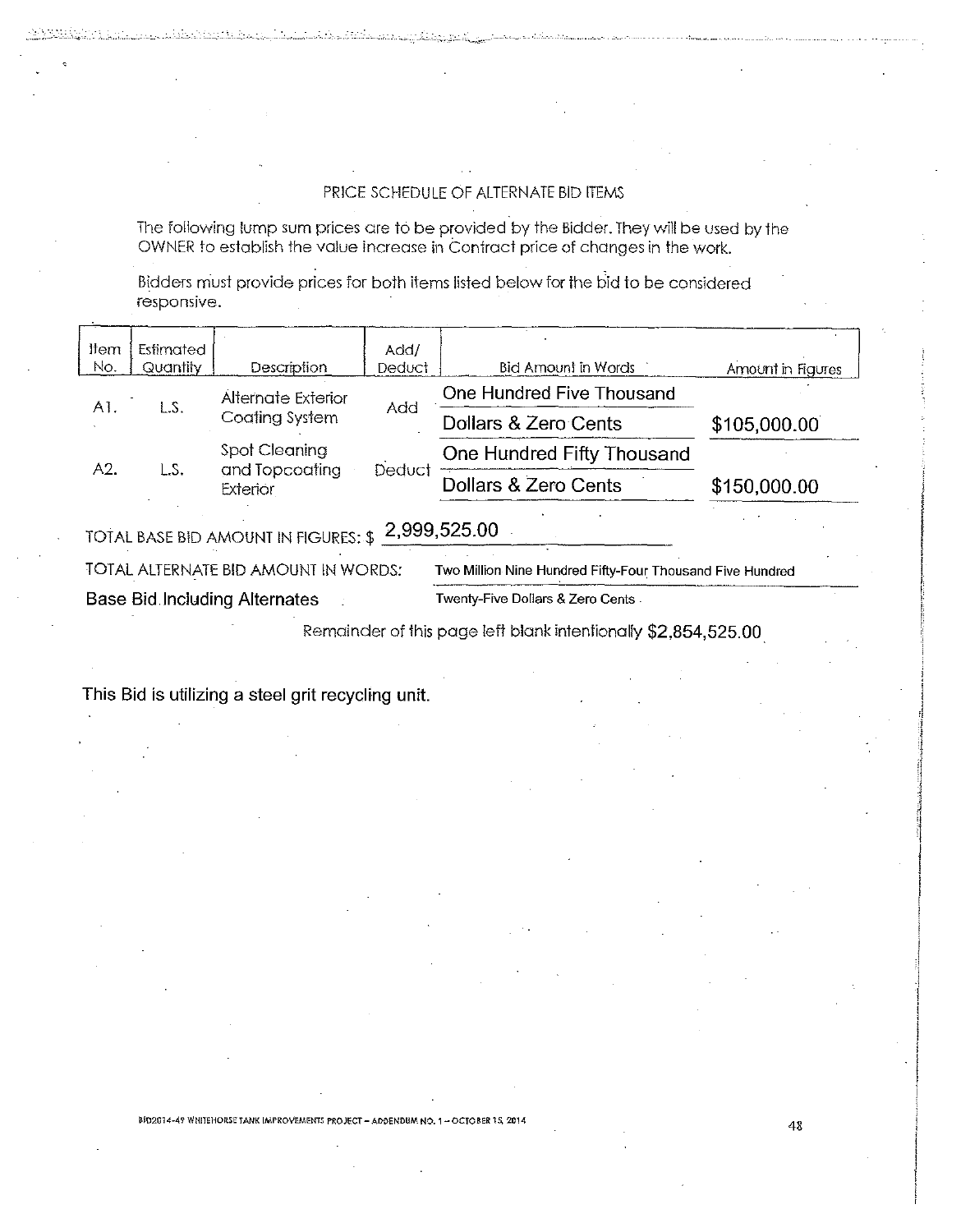# **BID PROPOSAL FORM**

ga <sub>mar</sub>iya

ł,

The undersigned bidder declares that he/she has read the Notice to Bidders, Instructions to Bidders, Affidavits and Specifications attached, that he/she has determined the conditions affecting the bid agrees, if this proposal is accepted, to furnish and deliver the following at the prices listed in the following PRICE SCHEDULE:

| Item<br>No. | Estimated<br>Quantity | Description                                           | Unit Price<br>in Figures | <b>Bid Amount in Words</b>                   | Amount in Figures |
|-------------|-----------------------|-------------------------------------------------------|--------------------------|----------------------------------------------|-------------------|
| 1.          | L.S.                  | Tank Cleaning,<br>Repairs and<br>Painting             | <b>NA</b>                | TWO <u>MILLION</u> AND<br>SIXTY-TWO THOUSAND | 2062,000          |
| 2.          | L.S.                  | Pitless Booster<br>Pump Station                       | <b>NA</b>                | Six Hundred and Twenty one<br>THOUSAND       | 621,000.00        |
| 3.          | L.S.                  | Valve Vault,<br>Piping and Site<br>Work               | <b>NA</b>                | THREE HUNDEED AND<br>THIRTT-NINE THOUSAND    | 339,000.00        |
| 4.          | L.S.                  | <b>Tideflex Mixer</b>                                 | <b>NA</b>                | ONE HUNDEED AND<br>FOUR THOUSAND             | 104,000.00        |
| 5.          | 80 man<br>hours       | Repair Welding<br>(if required)                       | \$375<br>per hour        | <u>THIRTY THOUSAND</u>                       | 30,000,00         |
| 6.          | 8 gallons             | Pit Filling and<br>Surfacing (if<br>required)         | 5750<br>per<br>gallon    | SIX THOUSARD                                 | 6,000.00          |
| 7.          | $140$ man<br>hours    | Interior Chipping<br>and/or Grinding<br>(if required) |                          | $s39.59$ FIFTY-THREE<br>perhour THOUSANT     | 59,000.00         |
| 8.          | 40 Drain<br>Holes     | <b>Balcony Drain</b><br>Holes (if<br>required)        | per hole                 | \$375 FIFTEEN THOUSED                        | 15,000,00         |
| 9.          | 160 Bolts             | Roof Structure<br><b>Bolts</b> (if required)          | per bolt                 | \$375 Sixty THOUSAND                         | 60,000,00         |
| 10.         | 425 linear<br>feet    | Rehabilitation of<br>Roof Stiffeners (if<br>required) | $$124.71 -$<br>per If    | <u>FIFTY-THREE</u><br>THOUSAND               | 000.80            |

### PRICE SCHEDULE

BI02014-49 WHITEHORSE TANK IMPROVEMENTS PROJECT - ADDENDUM NO. 1 - OCTOBER 15, 2014

46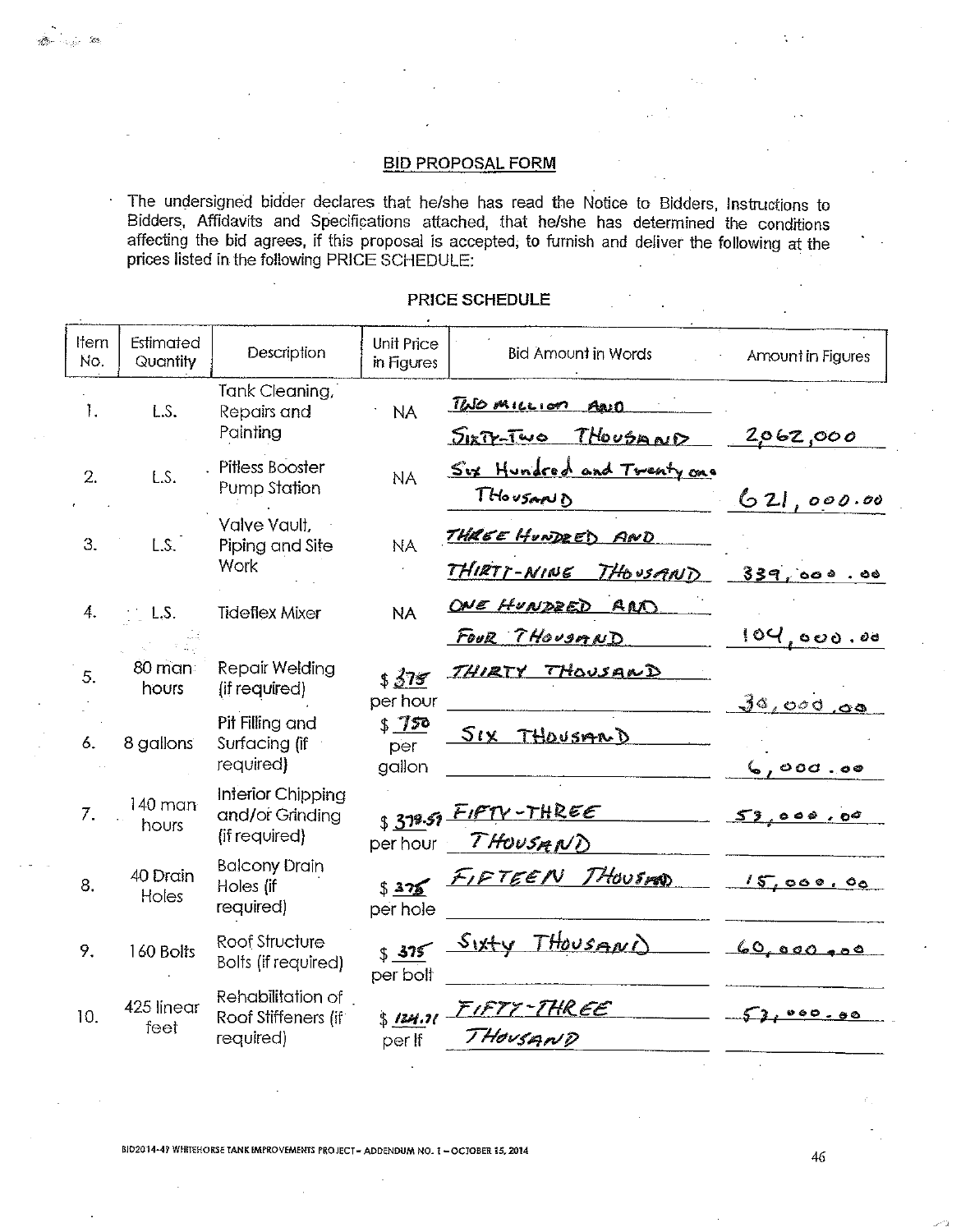| Item<br>No. | Estimated<br>Quantity | Description                                                     | Unit Price<br>in Figures | <b>Bid Amount in Words</b>     | Amount in Figures |
|-------------|-----------------------|-----------------------------------------------------------------|--------------------------|--------------------------------|-------------------|
| 11.         | 90 man<br>hours       | <b>Unanticipated</b><br><b>Additional Work</b><br>(if required) | \$25.56                  | TWENTY-THREE                   | 23,000.00         |
|             |                       |                                                                 | per hour                 |                                |                   |
| 12.         | LS.                   | Permits and<br><b>Approvals</b><br>Allowance                    | \$5,000                  | <b>Five Thousand Dollars</b>   | \$5,000           |
| 13.         | LS.                   | Testing<br>Allowance                                            | \$35,000                 | Thirty-Five Thousand Dollars   | \$35,000          |
| 14.         | LS.                   | Third Party Tank<br>Inspector                                   | \$90,000                 | <b>Ninety Thousand Dollars</b> | \$90,000          |
| $-15.$      | LS.                   | Electrical Service<br>Allowance                                 | \$15,000                 | Fifteen Thousand Dollars       | \$15,000          |
|             |                       | TOTAL BASE BID AMOUNT IN FIGURES: \$                            |                          | <u>3.511,000</u>               |                   |
|             |                       | TOTAL BASE BID AMOUNT IN WORDS:                                 | THREE                    | Five HUNDREDAND<br>Millian     | ELEVEN THOUSAND   |

Alternate Bid Items are Included on following page.

k.

BID2014-49 WHITEHORSE TANK IMPROVEMENTS PROJECT - ADDENDUM NO. 1 - OCTOBER 15, 2014